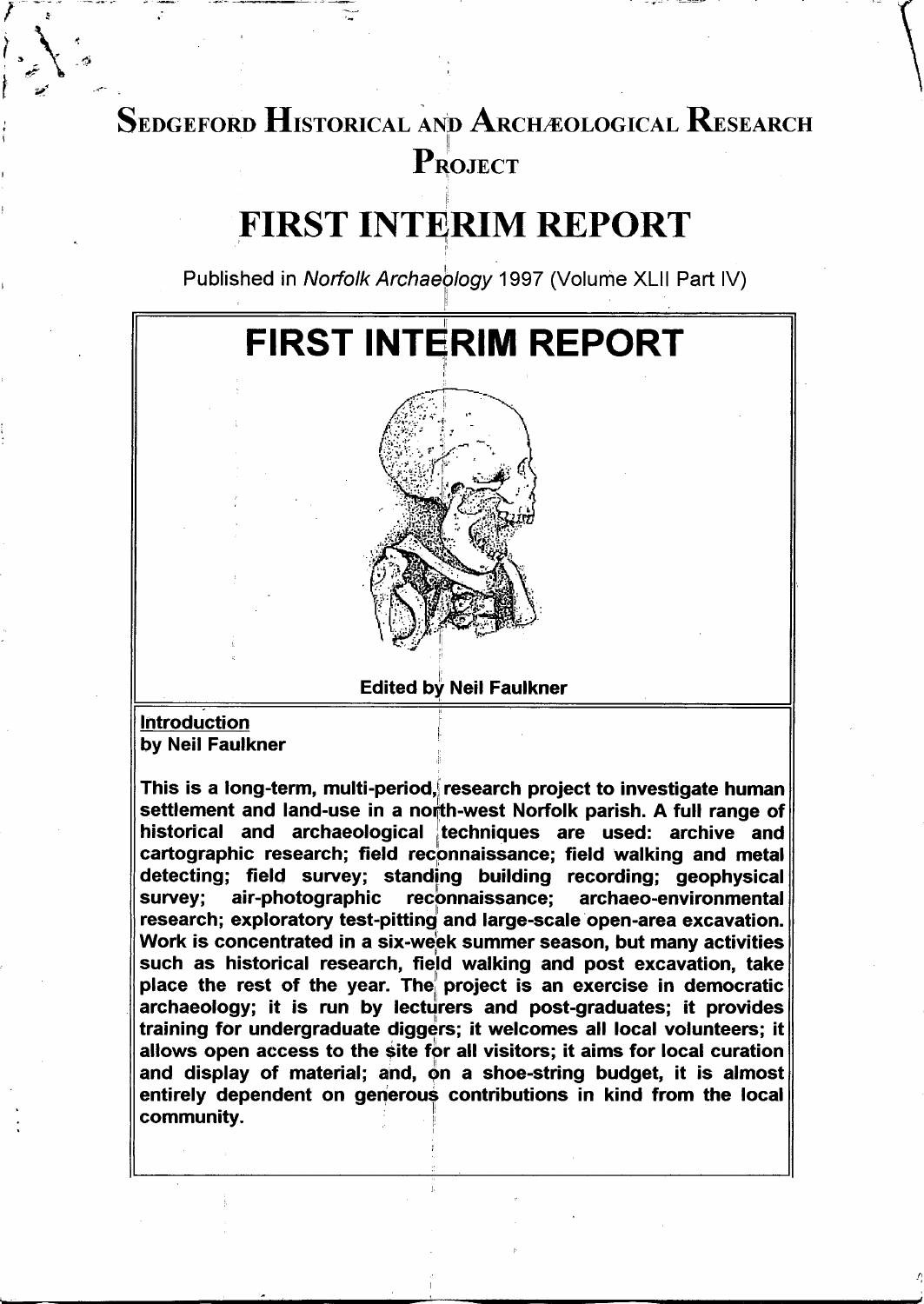

 $\overline{+}$ 

 $\sim$   $\alpha$ 

÷.

 $\frac{1}{4}$ 

 $\bar{1}$ 

 $\bar{+}$ 

 $\bar{\tau}$ 

 $\bar{4}$ 

 $\bar{\mathcal{A}}$ 



 $\begin{aligned} \mathcal{L} \left( \prod_{i=1}^n \mathbf{1}_{\{i\}} \mathbf{1}_{\{i\}} \mathbf{1}_{\{i\}} \mathbf{1}_{\{i\}} \mathbf{1}_{\{i\}} \mathbf{1}_{\{i\}} \mathbf{1}_{\{i\}} \mathbf{1}_{\{i\}} \mathbf{1}_{\{i\}} \mathbf{1}_{\{i\}} \mathbf{1}_{\{i\}} \mathbf{1}_{\{i\}} \mathbf{1}_{\{i\}} \mathbf{1}_{\{i\}} \mathbf{1}_{\{i\}} \mathbf{1}_{\{i\}} \mathbf{1}_{\{i\}} \mathbf{1}_{\{i\$  $\mathcal{L}^{\text{max}}_{\text{max}}$  $\hat{\vec{p}}$  $\hat{\mathcal{A}}$ 

 $\mathcal{H}(\mathcal{G})$  $\mathcal{L}_{\mathcal{L}}$  $\label{eq:2.1} \frac{1}{\sqrt{2}}\sum_{i=1}^n\frac{1}{\sqrt{2}}\sum_{i=1}^n\frac{1}{\sqrt{2}}\sum_{i=1}^n\frac{1}{\sqrt{2}}\sum_{i=1}^n\frac{1}{\sqrt{2}}\sum_{i=1}^n\frac{1}{\sqrt{2}}\sum_{i=1}^n\frac{1}{\sqrt{2}}\sum_{i=1}^n\frac{1}{\sqrt{2}}\sum_{i=1}^n\frac{1}{\sqrt{2}}\sum_{i=1}^n\frac{1}{\sqrt{2}}\sum_{i=1}^n\frac{1}{\sqrt{2}}\sum_{i=1}^n\frac$  $\frac{1}{\nu}$  $\frac{1}{2}$  $\frac{1}{2}$ Ń

 $\mathcal{L}^{\text{max}}_{\text{max}}$  ,  $\mathcal{L}^{\text{max}}_{\text{max}}$  , and  $\bar{q}$  $\sim 10^{-5}$  $\bar{A}$  $\label{eq:2} \frac{1}{\sqrt{2}}\left(\frac{1}{\sqrt{2}}\right)^{2} \frac{1}{\sqrt{2}}\left(\frac{1}{\sqrt{2}}\right)^{2}$  $\label{eq:2} \frac{1}{\sqrt{2}}\left(\frac{1}{\sqrt{2}}\right)^{2} \left(\frac{1}{\sqrt{2}}\right)^{2} \left(\frac{1}{\sqrt{2}}\right)^{2}$ 

 $\begin{aligned} \mathbf{A}^{(1)} &= \mathbf{A}^{(1)} \mathbf{A}^{(1)} \mathbf{A}^{(2)} \mathbf{A}^{(3)} \mathbf{A}^{(4)} \mathbf{A}^{(5)} \mathbf{A}^{(6)} \mathbf{A}^{(6)} \mathbf{A}^{(6)} \mathbf{A}^{(6)} \mathbf{A}^{(6)} \mathbf{A}^{(6)} \mathbf{A}^{(6)} \mathbf{A}^{(6)} \mathbf{A}^{(6)} \mathbf{A}^{(6)} \mathbf{A}^{(6)} \mathbf{A}^{(6)} \mathbf{A}^{(6)} \mathbf{A}^{(6)} \mathbf{$  $\mathfrak{g}^{\mathfrak{a}}$  :  $\label{eq:R1} \mathbf{Q}(\mathbf{X},\mathbf{Y}) = \mathbf{Q}(\mathbf{X},\mathbf{Y}) + \mathbf{Q}(\mathbf{X},\mathbf{Y}) + \mathbf{Q}(\mathbf{X},\mathbf{Y}) + \mathbf{Q}(\mathbf{X},\mathbf{Y})$  $\mathbf{I}$  $\frac{1}{4}$  .  $\mathcal{A}=\mathcal{A}$  ,  $\sim$  $\label{eq:2.1} \begin{split} \mathcal{L}_{\text{max}}(\mathcal{L}_{\text{max}}) = \mathcal{L}_{\text{max}}(\mathcal{L}_{\text{max}}) \,, \end{split}$  $\hat{\mathbf{r}}$ 

 $\mathcal{A}^{\pm}$ 

 $\sim 10^{11}$ 

 $\label{eq:2} \begin{split} \frac{1}{\sqrt{2}}\frac{1}{\sqrt{2}}\frac{1}{\sqrt{2}}\frac{1}{\sqrt{2}}\frac{1}{\sqrt{2}}\frac{1}{\sqrt{2}}\frac{1}{\sqrt{2}}\frac{1}{\sqrt{2}}\frac{1}{\sqrt{2}}\frac{1}{\sqrt{2}}\frac{1}{\sqrt{2}}\frac{1}{\sqrt{2}}\frac{1}{\sqrt{2}}\frac{1}{\sqrt{2}}\frac{1}{\sqrt{2}}\frac{1}{\sqrt{2}}\frac{1}{\sqrt{2}}\frac{1}{\sqrt{2}}\frac{1}{\sqrt{2}}\frac{1}{\sqrt{2}}\frac{1}{\sqrt{$ 

 $\hat{\mathcal{L}}$ 

 $\sim$   $\sim$ 

 $\mathcal{L}^{\text{max}}_{\text{max}}$ 

 $\sim$ 

 $\sim 10^{-1}$ 

,  $\mathbb{I}$  $\hat{\mathcal{L}}$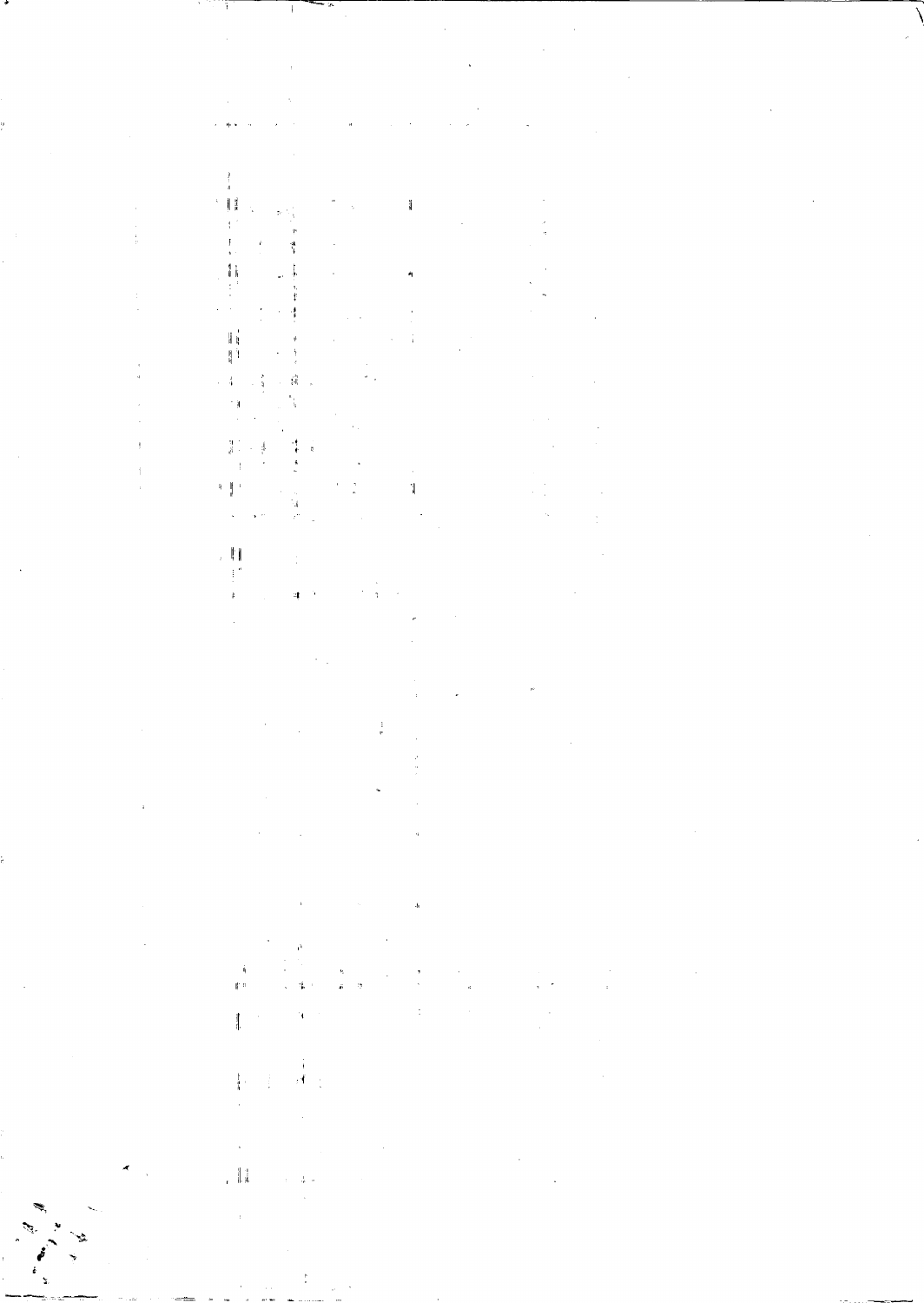Field-historical Research by Steve Barnett and Janet Hammond.

,; •

> This season's work has shown the importance of the river and its environs to the medieval economy of Sedgeford. Riverine resources were exploited for food, materials for building and for other domestic usages. Documents from the twelfth century onwards also imply the use of the river for transport and trade to and from the port of Heacham and farther afield.

> The location of two recorded moated courts at the Priory Manor of Sedgeford is being ascertained by field-reconnaissance, airphotography, resistivity-survey, and a seventeenth century estate map. Reconnaissance near the deserted medieval hamlet of Eaton has revealed possible canals linking Eaton and Sedgeford. Nearby there are also the remains of a medieval undershot mill with a by-pass lock important for determining the maximum size of punts used in river navigation. Next season will see further investigation of the construction and management of the manorial Reeddam, an artificial lake stocked with pike where a commercially important crop of reed was grown. Another priority will be to increase our understanding of river transport at Sedgeford and its relationship with coastal ports and fenland river systems. We await archaeological evidence to pinpoint buildings mentioned in the written record, and to build a picture of Saxon river usage at 'Old Sedgeford' south of the river.

#### Archaeo-environmental Research by Stacey Hennessy

Work this season was directed towards a feasibility study that would allow efficient targeting of all future environmental input to the project. Effort, therefore, focused on the collection of bulk soil and sediment samples from three distinct landscapes within the river valley system, namely, the natural chalk downland, the glacial sands and gravels, and the complex sequence of peats and silts along the river channel itself. Results of analyses are still awaited. However one elementary factor, discernible in the field, is worth noting here in brief. The microenvironment which has developed along the banks of the river can be viewed as an intricate relationship between natural events and human intervention. Of particular note is a homogeneous layer of calcareous clay within the river sequence which would appear to have been laid down in a single event. The most likely cause would be a flood after the initial damming of the river in the construction of the Reeddam. Modification of the channel has resulted in silting and the subsequent development of a wet woodland. It is just such examples of the interaction between past inhabitants and the natural environment which will be explored in greater detail in future seasons.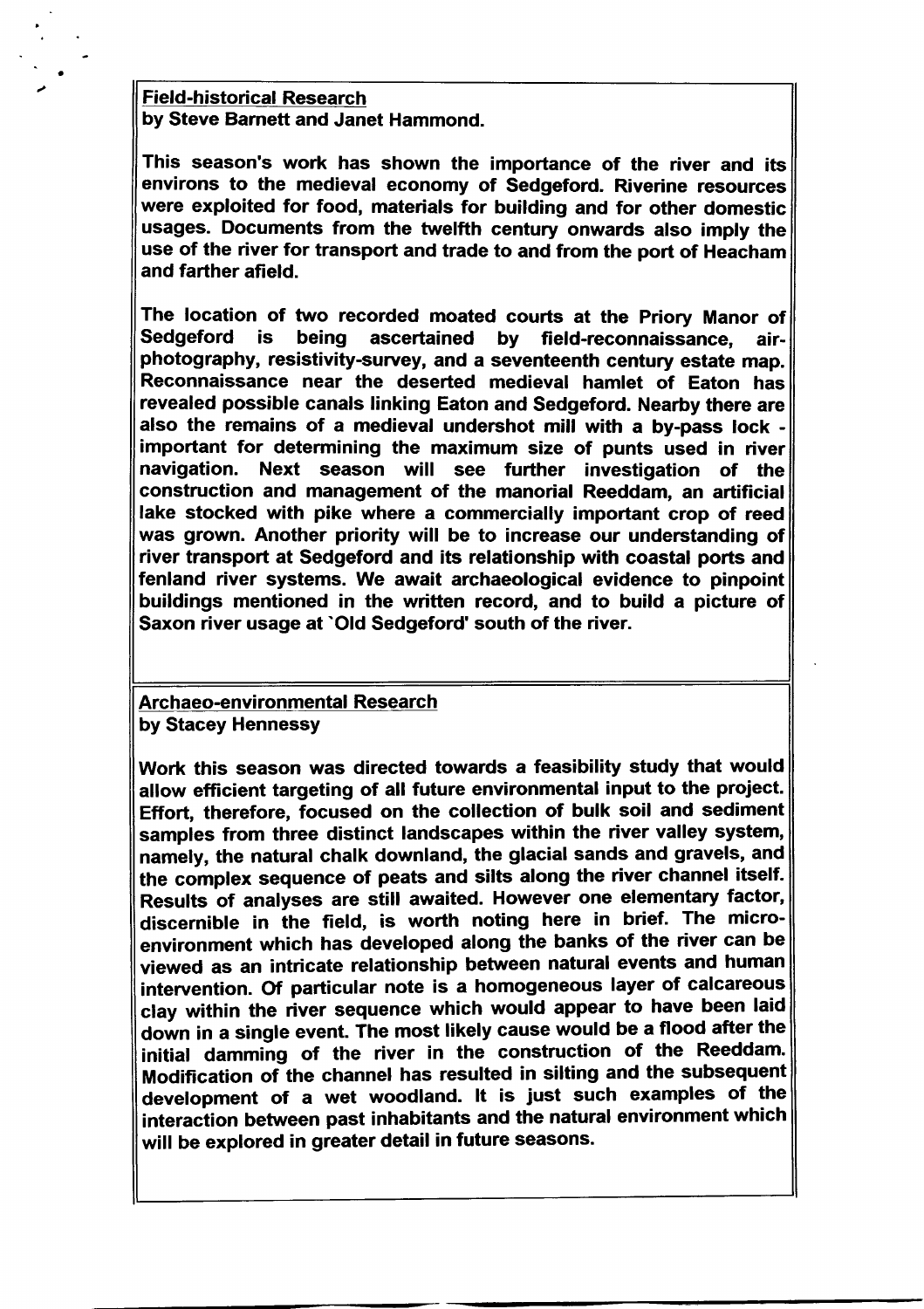$\label{eq:3.1} \mathcal{L}(\mathbf{0},\mathbf{0}) = \mathcal{L}(\mathbf{0},\mathbf{0}) = \mathcal{L}(\mathbf{0},\mathbf{0}) = \mathcal{L}(\mathbf{0},\mathbf{0}) = \mathcal{L}(\mathbf{0},\mathbf{0})$  $\label{eq:2.1} \mathcal{L}(\mathcal{L}^{\mathcal{L}}_{\mathcal{L}}(\mathcal{L}^{\mathcal{L}}_{\mathcal{L}})) \leq \mathcal{L}(\mathcal{L}^{\mathcal{L}}_{\mathcal{L}}(\mathcal{L}^{\mathcal{L}}_{\mathcal{L}})) \leq \mathcal{L}(\mathcal{L}^{\mathcal{L}}_{\mathcal{L}}(\mathcal{L}^{\mathcal{L}}_{\mathcal{L}})) \leq \mathcal{L}(\mathcal{L}^{\mathcal{L}}_{\mathcal{L}}(\mathcal{L}^{\mathcal{L}}_{\mathcal{L}})) \leq \mathcal{L}(\mathcal{L$  $\mathbf{h}$  and  $\mathbf{h}$  $\label{eq:2.1} \frac{1}{\sqrt{2\pi}}\int_{\mathbb{R}^{2}}\left|\frac{d\mu}{d\mu}\right|^{2}d\mu\leq\frac{1}{\sqrt{2\pi}}\int_{\mathbb{R}^{2}}\left|\frac{d\mu}{d\mu}\right|^{2}d\mu\leq\frac{1}{\sqrt{2\pi}}\int_{\mathbb{R}^{2}}\left|\frac{d\mu}{d\mu}\right|^{2}d\mu.$ 1999年1月12日,1999年1月1日,1999年1月1日,1999年1月1日,1999年1月1日,1999年1月1日,1999年1月1日,1999年1月1日,1999年1月1日,1999年1月1日,<br>1999年1月1日,1999年1月1日,1999年1月1日,1999年1月1日,1999年1月1日,1999年1月1日,1999年1月1日,1999年1月1日,1999年1月1日,1999年1月1日,1999年1月1日,1999年1月1  $\begin{aligned} \mathbf{r} &= \mathbf{r} \\ \mathbf{r} &= \mathbf{r} \\ \mathbf{r} &= \mathbf{r} \\ \mathbf{r} &= \mathbf{r} \end{aligned}$  $\sim 10^{-1}$  $\mathcal{L}^{\text{max}}_{\text{max}}$  $\frac{d}{dt} \frac{d}{dt} \frac{d}{dt} \frac{d}{dt} \frac{d}{dt} \frac{d}{dt} \frac{d}{dt} \frac{d}{dt} \frac{d}{dt} \frac{d}{dt} \frac{d}{dt} \frac{d}{dt} \frac{d}{dt} \frac{d}{dt} \frac{d}{dt} \frac{d}{dt} \frac{d}{dt} \frac{d}{dt} \frac{d}{dt} \frac{d}{dt} \frac{d}{dt} \frac{d}{dt} \frac{d}{dt} \frac{d}{dt} \frac{d}{dt} \frac{d}{dt} \frac{d}{dt} \frac{d}{dt} \frac{d}{dt} \frac{d}{dt} \frac{d}{dt} \frac{$  $\mathcal{L}_{\text{max}}$  .  $\mathcal{A}^{\mathcal{A}}$  $\label{eq:2.1} \begin{array}{c} \mathcal{F}_{\text{max}}(\mathbf{r}) = \mathbb{E}[\mathbf{r}^{\text{max}}_{\mathbf{r}}(\mathbf{r})] \\ \mathbf{r}^{\text{max}}_{\mathbf{r}}(\mathbf{r}) = \mathbb{E}[\mathbf{r}^{\text{max}}_{\mathbf{r}}(\mathbf{r})] \end{array}$  $\label{eq:2.1} \frac{1}{\sqrt{2\pi}}\sum_{i=1}^n\frac{1}{\sqrt{2\pi}}\sum_{i=1}^n\frac{1}{\sqrt{2\pi}}\sum_{i=1}^n\frac{1}{\sqrt{2\pi}}\sum_{i=1}^n\frac{1}{\sqrt{2\pi}}\sum_{i=1}^n\frac{1}{\sqrt{2\pi}}\sum_{i=1}^n\frac{1}{\sqrt{2\pi}}\sum_{i=1}^n\frac{1}{\sqrt{2\pi}}\sum_{i=1}^n\frac{1}{\sqrt{2\pi}}\sum_{i=1}^n\frac{1}{\sqrt{2\pi}}\sum_{i=1}^n\$ 

 $\frac{1}{2}$ 

 $\hat{a}^{\dagger}$ 

 $\frac{m}{\pi}$ 

 $\frac{1}{\alpha}$ 

 $\hat{\mathcal{L}}$ 

 $\hat{\theta}$  $\frac{1}{2}$ 

 $\hat{\mathcal{A}}$ 

 $\begin{array}{c} \frac{1}{2} \\ \frac{1}{2} \end{array}$ 

 $\mathfrak{g}$ 

 $\frac{1}{d}\frac{1}{\frac{1}{d}}$ 

 $\mathcal{L}^{\text{max}}_{\text{max}}$ 

紅手術

 $\frac{1}{4}$ 

 $\frac{1}{2}$  ,  $\frac{1}{2}$  $\frac{1}{36}$ 

 $\frac{1}{2}$  ,  $\frac{1}{2}$  $\frac{1}{2} \sum_{i=1}^{n} \frac{1}{2} \sum_{j=1}^{n} \frac{1}{2} \sum_{j=1}^{n} \frac{1}{2} \sum_{j=1}^{n} \frac{1}{2} \sum_{j=1}^{n} \frac{1}{2} \sum_{j=1}^{n} \frac{1}{2} \sum_{j=1}^{n} \frac{1}{2} \sum_{j=1}^{n} \frac{1}{2} \sum_{j=1}^{n} \frac{1}{2} \sum_{j=1}^{n} \frac{1}{2} \sum_{j=1}^{n} \frac{1}{2} \sum_{j=1}^{n} \frac{1}{2} \sum_{j=1}^{n$ 化氯二氯 医牙间  $\label{eq:2.1} \frac{1}{\sqrt{2}}\left(\frac{1}{\sqrt{2}}\right)^{2} \left(\frac{1}{\sqrt{2}}\right)^{2} \left(\frac{1}{\sqrt{2}}\right)^{2} \left(\frac{1}{\sqrt{2}}\right)^{2} \left(\frac{1}{\sqrt{2}}\right)^{2} \left(\frac{1}{\sqrt{2}}\right)^{2} \left(\frac{1}{\sqrt{2}}\right)^{2} \left(\frac{1}{\sqrt{2}}\right)^{2} \left(\frac{1}{\sqrt{2}}\right)^{2} \left(\frac{1}{\sqrt{2}}\right)^{2} \left(\frac{1}{\sqrt{2}}\right)^{2} \left(\$  $\frac{1}{4}$  .  $\mathcal{L}^{\text{max}}_{\text{max}}$  $\leftarrow$  [CH]  $\label{eq:1} \frac{1}{2} \sum_{i=1}^n \frac{1}{2} \sum_{j=1}^n \frac{1}{2} \sum_{j=1}^n \frac{1}{2} \sum_{j=1}^n \frac{1}{2} \sum_{j=1}^n \frac{1}{2} \sum_{j=1}^n \frac{1}{2} \sum_{j=1}^n \frac{1}{2} \sum_{j=1}^n \frac{1}{2} \sum_{j=1}^n \frac{1}{2} \sum_{j=1}^n \frac{1}{2} \sum_{j=1}^n \frac{1}{2} \sum_{j=1}^n \frac{1}{2} \sum_{j=1}^n \frac{1}{$  $\hat{\mathfrak{g}}_{\mu\nu}$  $\label{eq:2.1} \frac{d\mathbf{r}}{d\mathbf{r}} = \frac{1}{\sqrt{2\pi}} \frac{1}{\sqrt{2\pi}} \frac{d\mathbf{r}}{d\mathbf{r}} \, .$  $\sim 3$ 

 $\label{eq:2.1} \begin{split} \mathcal{L}_{\text{max}}(\mathbf{r}) = \frac{1}{2} \mathcal{L}_{\text{max}}(\mathbf{r}) \\ \mathcal{L}_{\text{max}}(\mathbf{r}) = \frac{1}{2} \mathcal{L}_{\text{max}}(\mathbf{r}) \mathcal{L}_{\text{max}}(\mathbf{r}) \\ \mathcal{L}_{\text{max}}(\mathbf{r}) = \frac{1}{2} \mathcal{L}_{\text{max}}(\mathbf{r}) \mathcal{L}_{\text{max}}(\mathbf{r}) \\ \mathcal{L}_{\text{max}}(\mathbf{r}) = \frac{1}{2} \mathcal{L}_{\text{max}}(\mathbf{r}) \$ 

 $\begin{array}{l} \left\{ \begin{array}{ll} \mathbf{A} & \mathbf{A} & \mathbf{A} \\ \mathbf{A} & \mathbf{A} & \mathbf{A} \\ \mathbf{A} & \mathbf{A} & \mathbf{A} \\ \mathbf{A} & \mathbf{A} & \mathbf{A} \\ \mathbf{A} & \mathbf{A} & \mathbf{A} \\ \mathbf{A} & \mathbf{A} & \mathbf{A} \\ \mathbf{A} & \mathbf{A} & \mathbf{A} \\ \mathbf{A} & \mathbf{A} & \mathbf{A} \\ \mathbf{A} & \mathbf{A} & \mathbf{A} \\ \mathbf{A} & \mathbf{A}$  $\mathcal{A}$  $\sim 10^{-11}$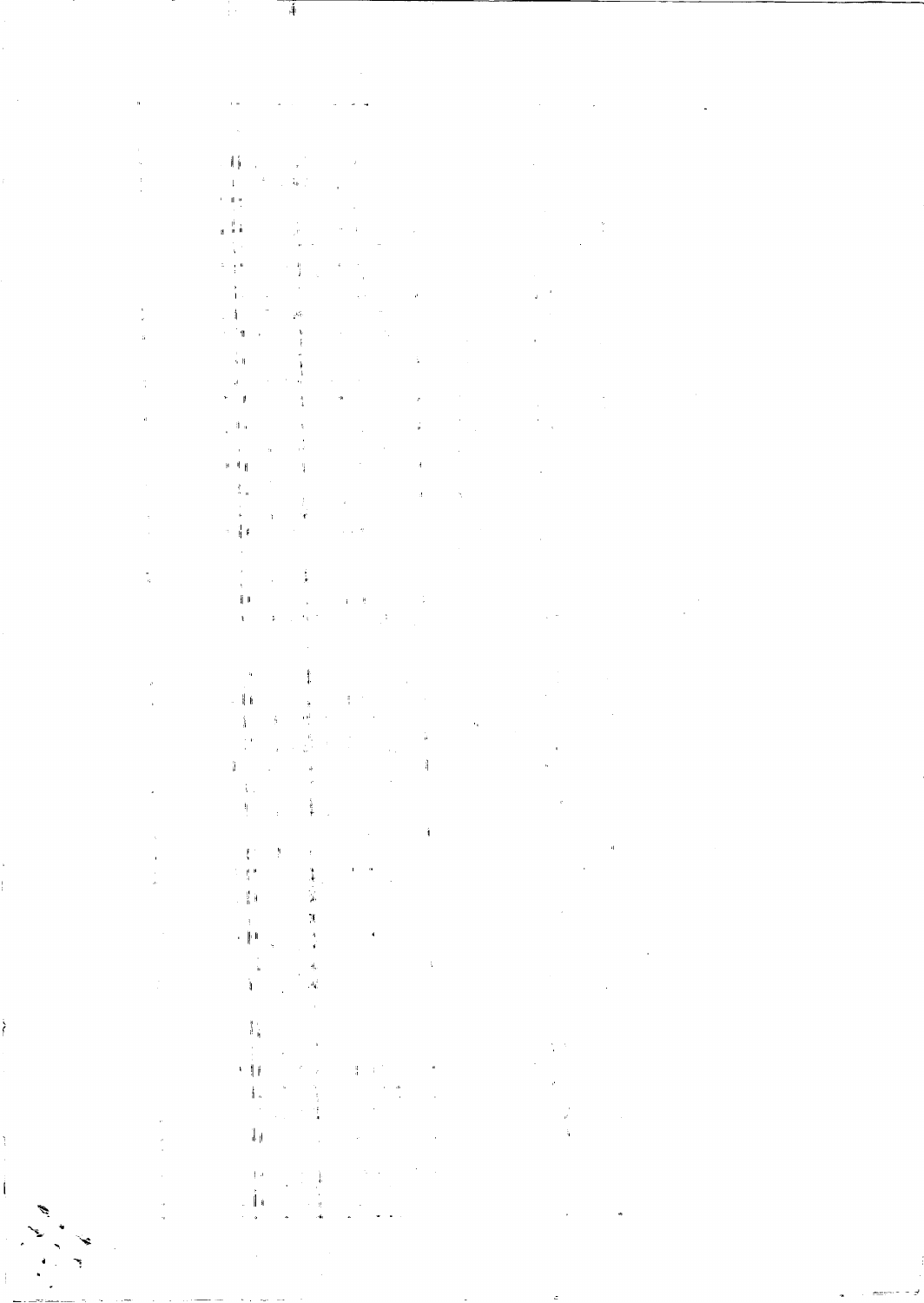The Parish Church of St Mary the Virgin by Susan Fielding.

This season started a long-term recording on Sedge-ford church in order to produce a com-plete structural history. The work consisted of a gravestone survey, the beginning of a-stone-by-stone record, a ground plan (see below), and general recording of other features. The grave-stone survey involved a written and visual record of each stone within the cemetery. Those dated range from 1700-1890 (after which a new cemetery came into use). The main concentration came in 1790-1800 and 1840-1880. Not all graves could be dated or sexed, but the frequency of males was slightly higher than females at 66 to 51.

Only seven children were present compared with 106 adults; all were male. The church consists of many architectural phases, mainly High Medieval. The earliest feature is the round tower, containing two triangular headed windows, one of which is now blocked off. This may suggest a foundation date in the late Saxon period, but there are reasons to suspect that the tower is actually early Norman (late 11thearly 12th century). Much of the rest dates in style to the 13th-15th centuries, with possible rebuilding in the Tudor period.

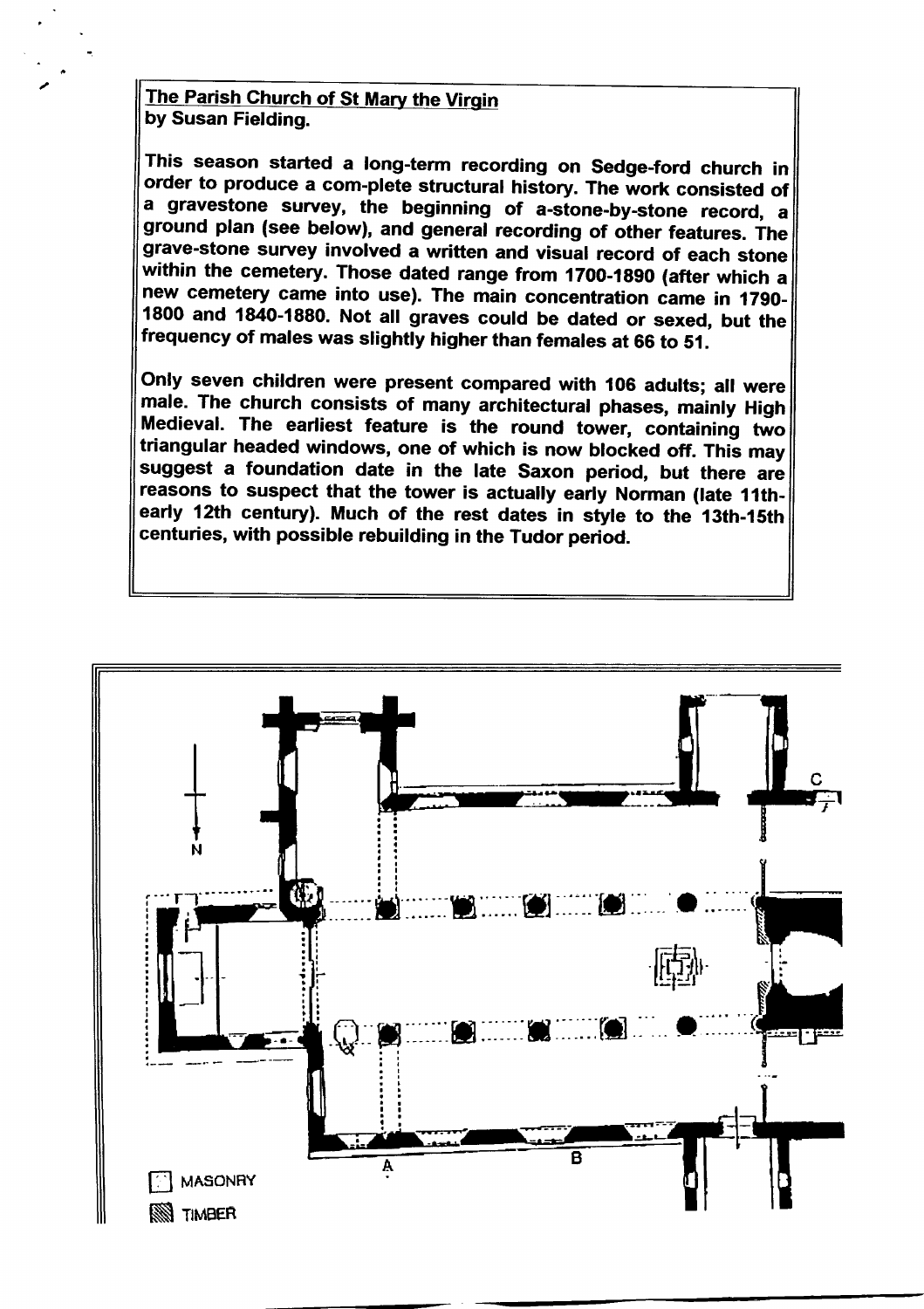**大理的 2000 第2000 第2000 第2000** 

 $\label{eq:3.1} \Psi_{\alpha\beta} = \frac{1}{\alpha} \left( \frac{\partial}{\partial \alpha} \right)^{\alpha\beta} \left( \frac{\partial}{\partial \alpha} \right)^{\beta\beta} \left( \frac{\partial}{\partial \alpha} \right)^{\beta\beta}$ 

には、このことに、「私は私」ということには、最近の「人」と、「人」ということになる。<br>「このこと」ということには、「人」ということには、「人」ということになる。<br>「人」ということには、「人」ということには、「人」ということになる。

 $\label{eq:3.1} \frac{1}{4}\left(\frac{1}{\mu}\right)^{2} = \frac{1}{4}\left(\frac{1}{\mu}\right)^{2} = \frac{1}{4}\left(\frac{1}{\mu}\right)^{2}$ 

 $\label{eq:2.1} \begin{split} \frac{1}{\sqrt{2}}\frac{1}{\sqrt{2}}\left(\frac{1}{\sqrt{2}}\right) & =\frac{1}{2}\left(\frac{1}{\sqrt{2}}\right) \frac{1}{\sqrt{2}}\left(\frac{1}{\sqrt{2}}\right) & =\frac{1}{2}\left(\frac{1}{\sqrt{2}}\right) \frac{1}{\sqrt{2}}\left(\frac{1}{\sqrt{2}}\right) & =\frac{1}{2}\left(\frac{1}{\sqrt{2}}\right) \frac{1}{\sqrt{2}}\left(\frac{1}{\sqrt{2}}\right) & =\frac{1}{2}\left(\frac{1}{\sqrt{2}}\right) \frac{1$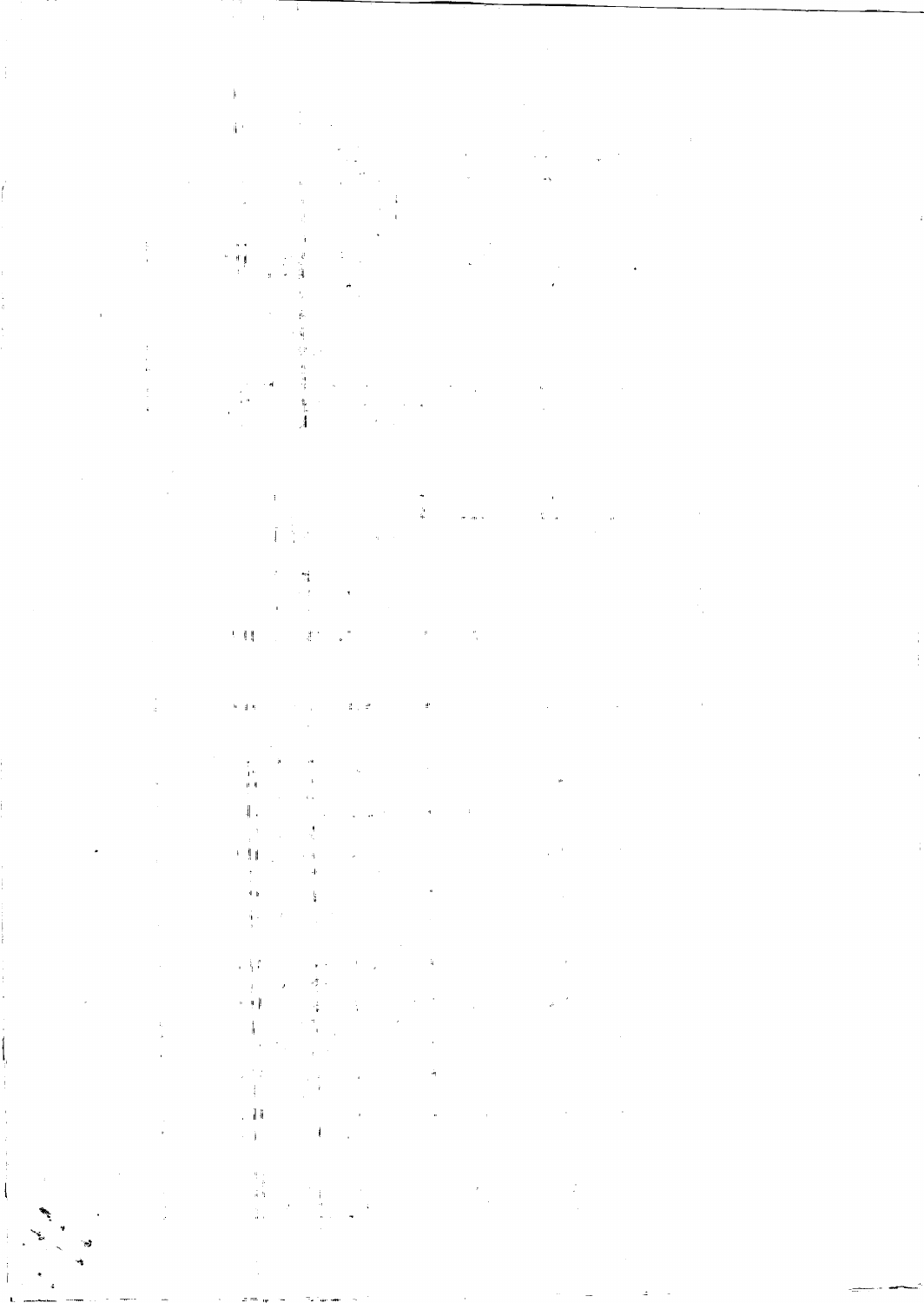/'

• ~



Floor Plan of the Church of St. Mary the Virgin, surveyed during the 1996 season.

## Test Pitting and Geophysical Survey at West Hall by Andrea Cox and Peter Carnell.

West Hall paddock lies south of the church and west of West Hall farm. Random-test-pitting and an electrical resistivity survey were undertaken. Four trenches were excavated. Trenches 1 & 2 revealed deep occupation deposits, (pot, bone and shell), and also a peaty deposit containing preserved plant remains. Trench 3 yielded a wall with collapsed painted plaster and a cobbled surface to its north. Trench 4 was abandoned due to time restrictions. With such small scale excavations interpretations remain largely conjectural. However, the wall represents a collapsed structure, the surface perhaps a track, and the pottery suggests Saxo-Norman to later medieval dates. Two resistivity surveys were conducted. The high density survey in the paddock revealed a complex structure beneath the soil: the road/wall (before excavation), large rectangular features and distinct wetter 'pits'. Two higher conductivity areas astride the road/wall may suggest a gateway. All of the above possibly relates to the medieval manor complex, while the survey east of the farm showed a linear feature whose width, position and gradient suggest the southern arm of the moat. False-colour imaging and 3D correlations of the geophysics and the excavations should further improve visualization of the site.

The Late-Saxon Christian Cemetery on the Boneyard by Nicholas Cooke and Andrew Gardner.

The main focus of the season's work was the preliminary investigation of a field, close to Sedgeford but south of the river, known lo-cally as 'Boneyard'. Excavations in 1957-58 by Dr. Peter Jewell had revealed evidence of Middle and Late Saxon occupation and a Late-5axon Christian inhumation cemetery. This season a 20m x 15m trench was opened up between the two areas of known inhumation with the aim of  $\left| \right|$ investigating the cemetery further. In addition to burials, the excavations $\left| \right|$ also revealed a complex series of ditches, gullies and pits dating from the Middle-Saxon to Early-Medieval periods.

Middle-Saxon features. Preliminary analysis suggests at lest three  $|$ phases of Middle-Saxon linear features, the latest of which is a V-shaped ditch aligned NW-SE and over 1.4m deep. Three rubbish pits were found, the largest of which contained an unusual deposit: the upper half of a  $|$ high quality Ipswich ware pitcher had been used as an ad hoc container, $|$ with a base and sides of raw clay. Within it were two distinct burnt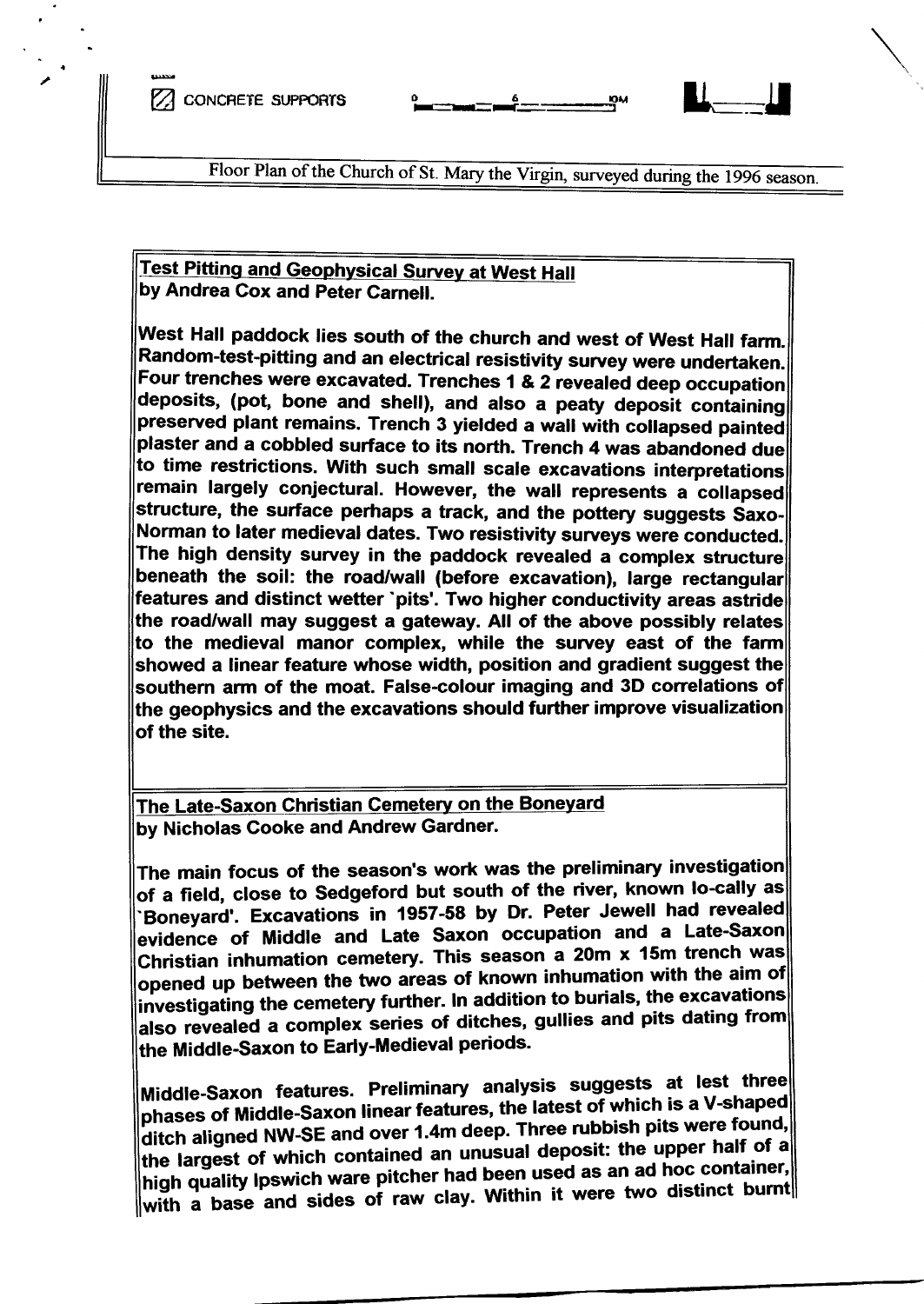$\frac{1}{4}$ 

 $\mathfrak{g}$ 

 $\frac{1}{2} \sum_{i=1}^{n} \frac{1}{2} \sum_{j=1}^{n} \frac{1}{2} \sum_{j=1}^{n} \frac{1}{2} \sum_{j=1}^{n} \frac{1}{2} \sum_{j=1}^{n} \frac{1}{2} \sum_{j=1}^{n} \frac{1}{2} \sum_{j=1}^{n} \frac{1}{2} \sum_{j=1}^{n} \frac{1}{2} \sum_{j=1}^{n} \frac{1}{2} \sum_{j=1}^{n} \frac{1}{2} \sum_{j=1}^{n} \frac{1}{2} \sum_{j=1}^{n} \frac{1}{2} \sum_{j=1}^{n$  $\alpha = 0.1$ 

 $\frac{d}{dt} = \frac{1}{2} \left[ \frac{d}{dt} \right] \frac{d}{dt}$ 

 $\frac{1}{2}$  .

 $\mathbf{v}$ 

 $\begin{array}{l} \left( \begin{array}{c} 0.1 \\ 0.1 \end{array} \right)_{\alpha \in \mathbb{R}^3} \\ \left( \begin{array}{c} 0.1 \\ 0.1 \end{array} \right)_{\alpha \in \mathbb{R}^3} \end{array}$ 

 $\begin{aligned} \frac{\partial \Psi}{\partial t} & = \frac{1}{2} \left( \frac{1}{2} \sum_{i=1}^{n} \frac{1}{2} \left( \frac{1}{2} \sum_{i=1}^{n} \frac{1}{2} \left( \frac{1}{2} \sum_{i=1}^{n} \frac{1}{2} \left( \frac{1}{2} \sum_{i=1}^{n} \frac{1}{2} \left( \frac{1}{2} \sum_{i=1}^{n} \frac{1}{2} \right) \right) \right) - \frac{1}{2} \left( \sum_{i=1}^{n} \frac{1}{2} \sum_{i=1}^{n} \frac{1}{2} \left( \frac{$ 

 $\label{eq:2.1} \frac{1}{\sqrt{2\pi}}\int_{\mathbb{R}^3}\frac{1}{\sqrt{2\pi}}\int_{\mathbb{R}^3}\frac{1}{\sqrt{2\pi}}\int_{\mathbb{R}^3}\frac{1}{\sqrt{2\pi}}\int_{\mathbb{R}^3}\frac{1}{\sqrt{2\pi}}\int_{\mathbb{R}^3}\frac{1}{\sqrt{2\pi}}\int_{\mathbb{R}^3}\frac{1}{\sqrt{2\pi}}\int_{\mathbb{R}^3}\frac{1}{\sqrt{2\pi}}\int_{\mathbb{R}^3}\frac{1}{\sqrt{2\pi}}\int_{\mathbb{R}^3}\frac{1$ 。<br>1944年10月10日 - 1944年10月1日 - 1945年10月1日 - 1945年10月1日 - 1945年10月1日 - 1945年10月1日 - 1945年10月1日 - 1945年10月

 $\hat{\mathcal{L}}$ 

 $\sim 10$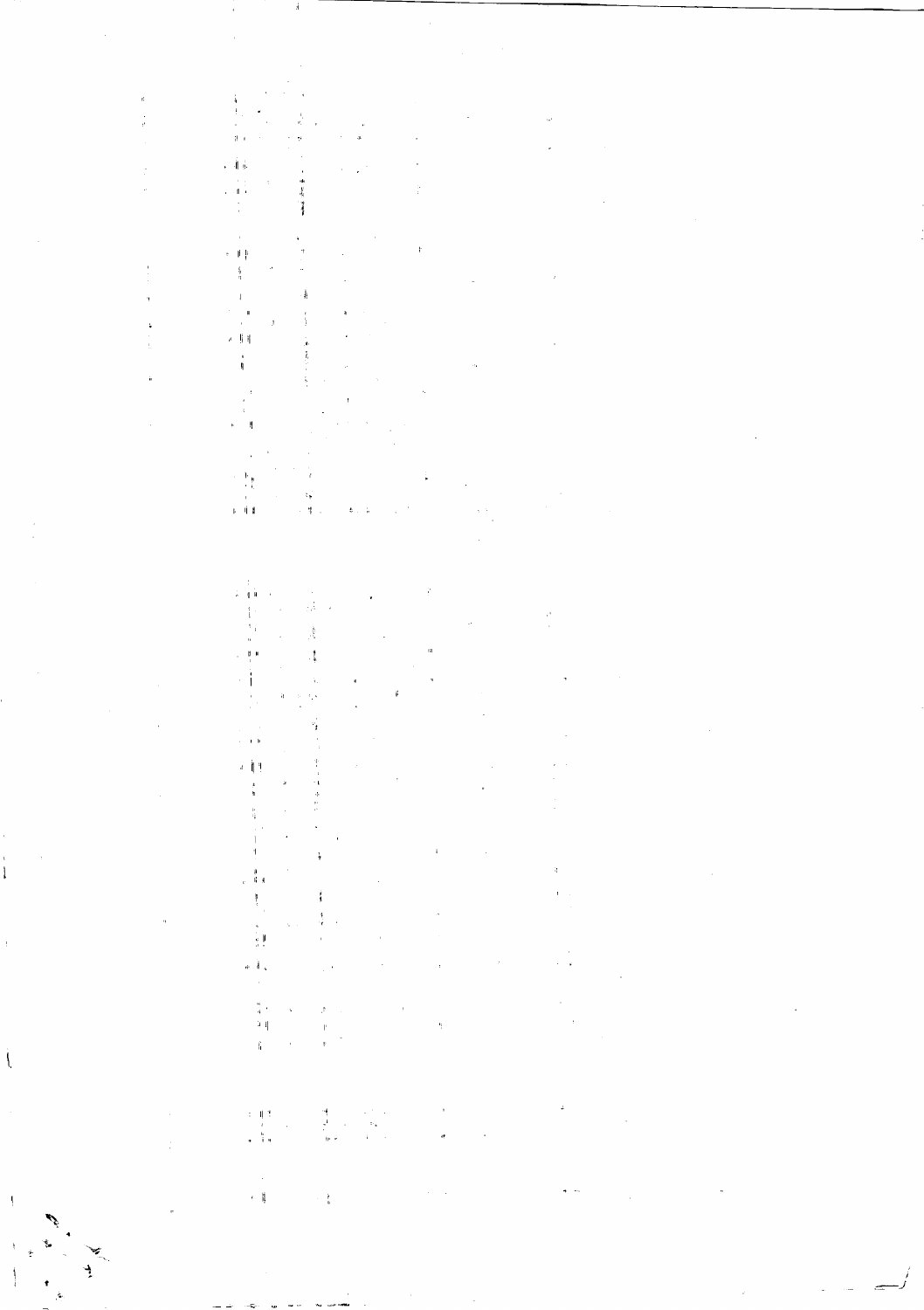#### **deposits.**

/'

~

**Late-Saxon/Saxo-Norman features. Excavation in the western half of the site uncovered a portion of the cemetery. This appeared to be bounded by a shallow gully running W-E across the site. In all 19 skeletons were uncovered, with 15 being fully excavated. All lay W-E in a supine position. They were all cut into the top of a layer of natural orange subsoil, but grave-cuts were often difficult to identify given the nature of the surrounding matrix. The density of inhumations was greater further down the slope, and in some cases coffin nails were present. Five small pits were also dated to this period.**

**Early-Medieval features. The dominant feature of this period is a large N-S ditch, possibly associated with the south-ern ditch of the Reeddam. This ditch clearly truncated the cemetery, as its fill contained disturbed human remains. The fill of this ditch was in tum cut by a stone packed gully (possibly a footing trench), which was in tum cut by a narrow E-W gully. The only other feature of the period was a small pit. Excavations in 1997 will focus further on the cemetery and on defining the extent of the two large ditches.**



# **Test-pitting in the Reeddam by Gabor Thomas**

 $I_{\text{right}}$  five were excavated in the arca current river chan-In total five test-pits were bottom south of the current right to the Reeddam situated in the valley bottom south of the current river channel and north of Boneyard. All but one (test-pit 2) were excavated to the natural subsoil, revealing a clear sequence of deposits across much of<br>the site. This included a Middle-Saxon occupation level characterized by<br>rubbish deposits containing large quantities of lpswich-ware pottery and<br>anima the site. This included a Middle-Saxon occupation level characterized by rubbish deposits containing large quantities of Ipswich-ware pottery and  $f_{\text{animal}}$  bone. Other diagnostic This was immediately studies thickness,  $\frac{1}{2}$  fragments of police community-clay deposit of variable Reeddam in the possibly associated with the original construction of variable thickness, archaeologically sterile, chalky-clay deposit of variable thickness, **thirteenth century.**  $\mathbf{H}$  and  $\mathbf{S}$  and  $\mathbf{S}$ xon  $m_{\rm{atom}}$  deposits in turn overlaid and include small The Middle-Saxon million of the conditional features which is a matter of the small small include small include s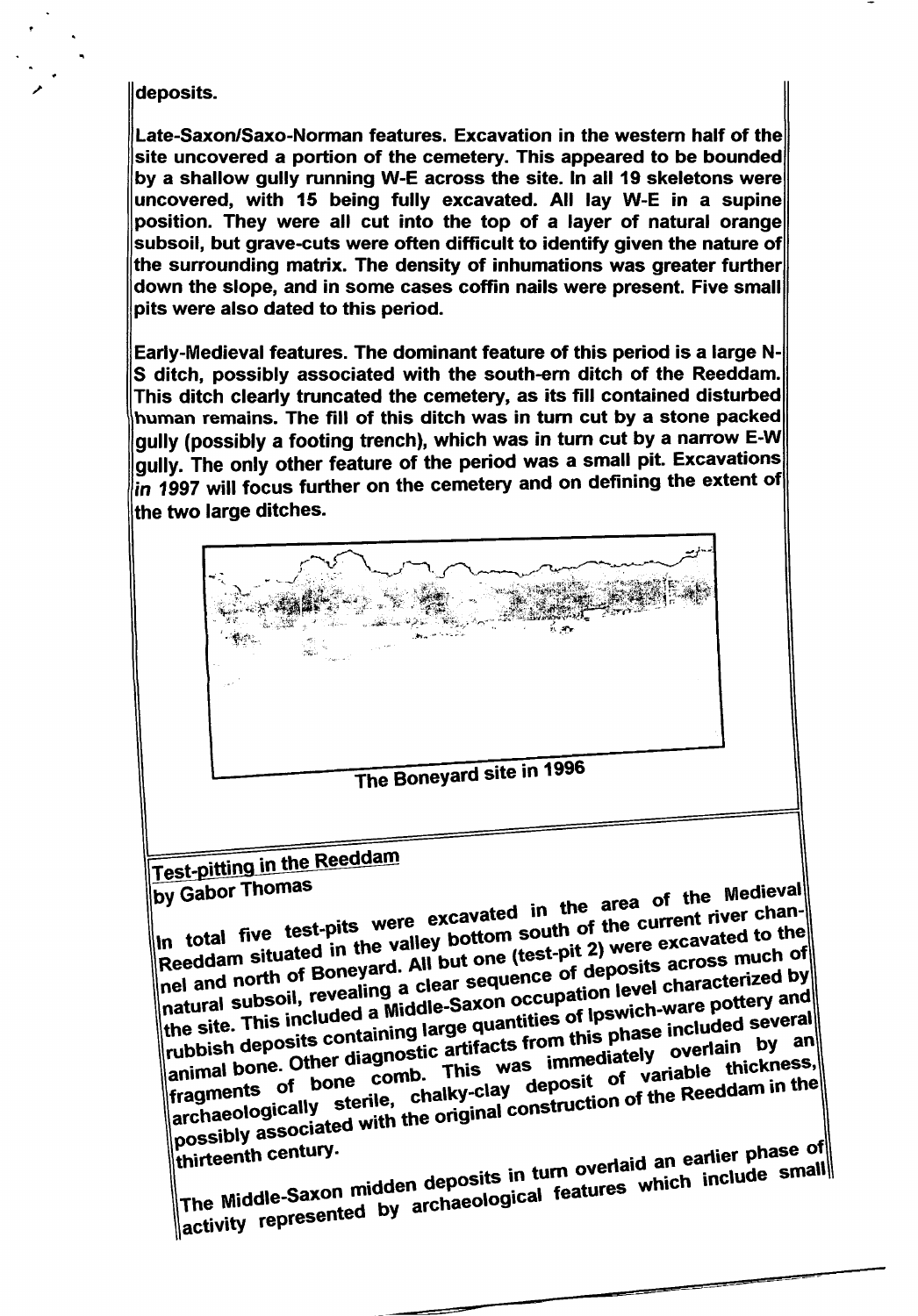

 $\mathcal{A}=\mathcal{A}^{\mathrm{int}}$  and  $\mathcal{A}^{\dagger}$  $\pi \rightarrow \tilde{\mathfrak{g}}$ 

 $\left\|\mathbf{F}\right\|$  , we have  $\left\|\mathbf{F}\right\|$  $\frac{1}{4}$  $\sim 10$  $\frac{4}{\sqrt{2}}$  $\label{eq:psi} \psi_{\alpha\beta} = \frac{1}{\sqrt{2}}\frac{d\beta}{\beta} \quad \mbox{and} \quad \beta = \frac{1}{\sqrt{2}}\frac{d\beta}{\beta} \,.$  $\begin{array}{c} 4 \\ 4 \end{array}$  $\mathcal{V}_\mathrm{c}$  $\mathbb{E}[\hat{\mathbf{M}}_{\text{eff}}^{\text{H}}] \triangleq \mathbb{E}[\hat{\mathbf{M}}_{\text{eff}}^{\text{H}}] \triangleq \mathbb{E}[\hat{\mathbf{M}}_{\text{eff}}^{\text{H}}] \triangleq \mathbb{E}[\hat{\mathbf{M}}_{\text{eff}}^{\text{H}}]$  $A\rightarrow A$  .  $\mathbb{R}^{\bullet}$ 

 $\sim \frac{4}{3}$  $\omega=\frac{1}{\nu}$  $\alpha$  and  $\alpha$ s<br>Filipi  $\mathcal{L}_{\mathcal{A}}$  $\frac{1}{2}$  $\tilde{\mathbb{S}}$ ÎÌ.

 $\mathbb{I}$  i  $\frac{1}{4}$  :  $\bar{1}$ ŢÎ. ÷.

 $\frac{2}{\ln \frac{3}{2}}$  $\tilde{\mathbf{q}}^{(n)}$ 计事件 a sa katika<br>Manazarta ya Kasance ya Kasance ya Kasance ya Kasance ya Kasance ya Kasance ya Kasance ya Kasance ya Kasance y  $\frac{d}{dt}$  .  $\sim 40$  $\mathcal{O}(\mathcal{O}_\mathcal{O})$  $\frac{1}{2}$ 

 $\hat{\mathcal{L}}$  and  $\hat{\mathcal{L}}$  $\hat{\boldsymbol{\theta}}$  $\mathfrak{p}^{\pm}$  ,  $\mathfrak{p}^{\pm}$  ,  $\mathfrak{p}^{\pm}$  ,  $\mathfrak{p}^{\pm}$  $\frac{1}{2}$  ,  $\frac{1}{2}$  $\label{eq:2.1} \frac{1}{\sqrt{2\pi}}\frac{1}{\sqrt{2\pi}}\frac{1}{\sqrt{2\pi}}\frac{1}{\sqrt{2\pi}}\frac{1}{\sqrt{2\pi}}\frac{1}{\sqrt{2\pi}}\frac{1}{\sqrt{2\pi}}\frac{1}{\sqrt{2\pi}}\frac{1}{\sqrt{2\pi}}\frac{1}{\sqrt{2\pi}}\frac{1}{\sqrt{2\pi}}\frac{1}{\sqrt{2\pi}}\frac{1}{\sqrt{2\pi}}\frac{1}{\sqrt{2\pi}}\frac{1}{\sqrt{2\pi}}\frac{1}{\sqrt{2\pi}}\frac{1}{\sqrt{2\pi}}\frac{1}{\sqrt$  $\left\Vert \cdot\right\Vert _{1}$  , where  $\left\Vert \cdot\right\Vert _{1}$  $\mu$  .  $\sim 1$ 

 $A^{(m)}_{\alpha\beta} = A^{(m)}_{\alpha\beta}$  ,  $\delta_{\mathbf{w}_{\alpha}}$  $\mathcal{A}^{\mathcal{A}}$ 1.<br>不要求<br>非常  $\frac{1}{2}$  $\hat{\mathcal{E}}$  $\bar{a}$  $\frac{1}{2}$  $\mathcal{A} \subset \mathcal{B} \subset \mathcal{B}$  $\sim$   $\sim$  $\sim 10^6$ 言語  $\alpha$  .

 $\label{eq:2.1} \frac{\partial \theta}{\partial t} = \frac{1}{\sqrt{2\pi}} \left( \frac{1}{\sqrt{2\pi}} \right) \left( \frac{1}{\sqrt{2\pi}} \right)$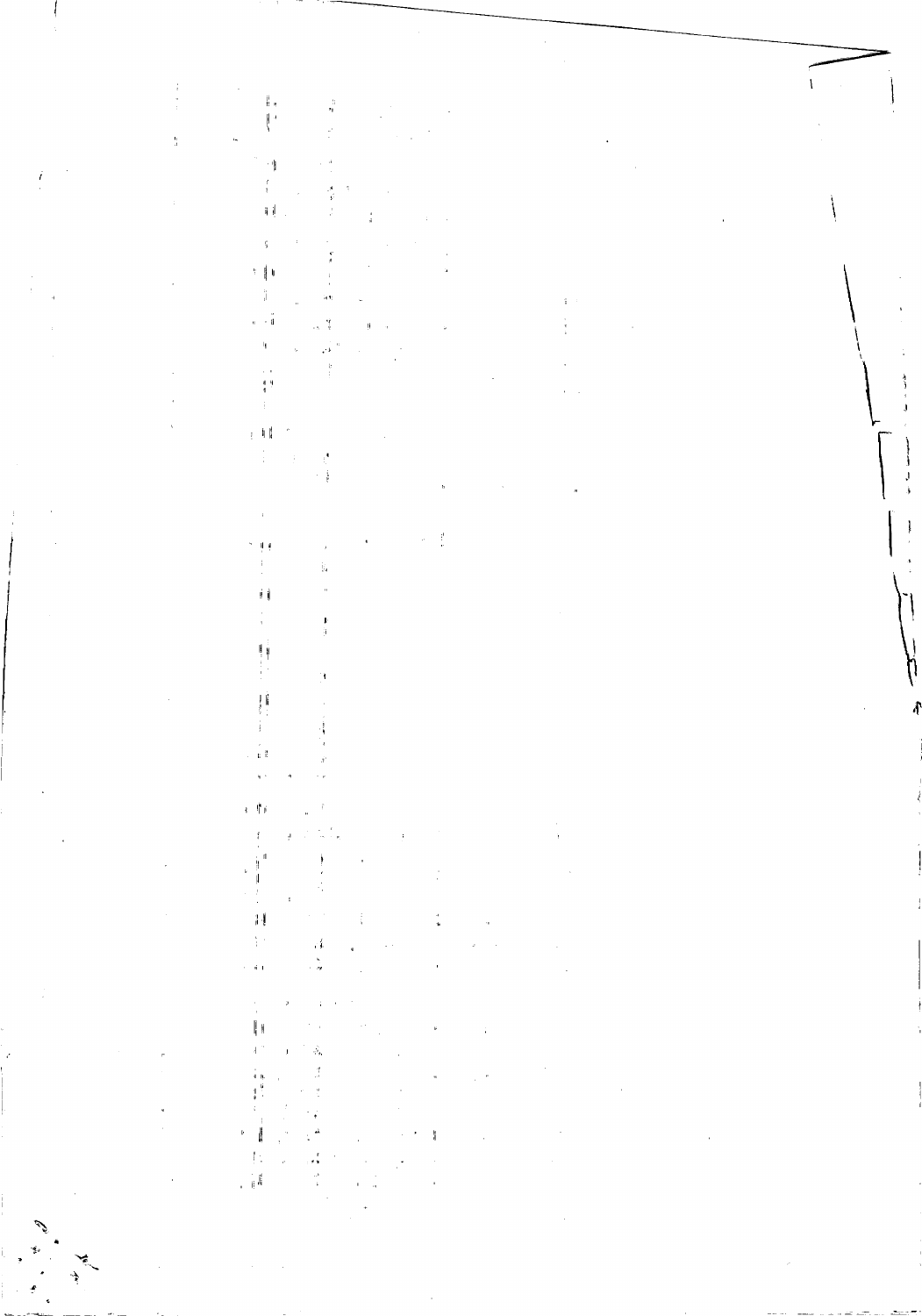$\parallel$ ditches and gullies cut into the natural subsoil. One of the most $\parallel$ interesting features of this phase, a large pit over a metre in depth and filled with layers of rammed chalk and flint packing, was possibly the foundation or footing for a substantial timber structure. The dating of this phase is uncertain, but a shallow pit from one of the test-pits contained a decorated fragment of a late Iron Age flanged bowl.

### The Boneyard Skeletons

? • ..

by Raoul Bull, Meredith Thompson and Russell Wigglesworth.

In addition to a large quantity of fragmentary, unarticulated human bone, 13 relatively complete undisturbed skeletons were excavated. Preliminary study suggests 12 adults, exhibiting a reasonable degree of sexual difference, and one juvenile aged 8-9, for whom gender identification was impossible. Very little pathology was evident, with the exception of four possible cases of osteoarthritis in older individuals (three of the lumbar spine and one of the radial articulation of the right elbow). There was no evidence for other pathological conditions or trauma. It was noted that, as a rule, the individuals buried were quite tall in stature. There were three instances of isolated in situ articulated leg, ankle and foot bones, where the remainder of the skeleton had not survived. The skeletons were generally well preserved, although there was some loss of cortical bone, and signs of later disturbance. The teeth examined had extensive wear on their occlusal surfaces, and dentine exposures would probably have occurred within a few years of eruption. Decay was not common and when found was generally associated with impacted wisdom teeth. Abscesses were associated with exposed dentine from wear as opposed to dental decay. Gum disease was stable, although large calceous deposits were very common.

### Results and Prospects

Work this year was concentrated in the river valley near Sedgeford. This area turned out to be rich in archaeological evidence for the Middle-Saxon period onwards. South of the river, on Boneyard and the Reeddam, we have evidence for an extensive Middle/Late-Saxon settlement (now perhaps better defined by preliminary results from the field-walking and metal detecting survey), a substantial Saxo-Norman cemetery, and large-scale hydraulic engineering to develop the river for communications, irrigation and resources in the medieval period. These results, combined with evidence at the church and West Hall may indicate a shift of settlement focus from Middle-Late Saxon 'Old Sedgeford' south of the river to Saxo-Norman and later medieval 'New Sedgeford' north of the river. This raises a host of related questions which will be the focus of work in the Boneyard, Reeddam, and church/West Hall areas in 1997 and probably for some years to come. A second major feature of the project henceforward will be the Downland Survey, an exploration by non-destructive methods of the fields on the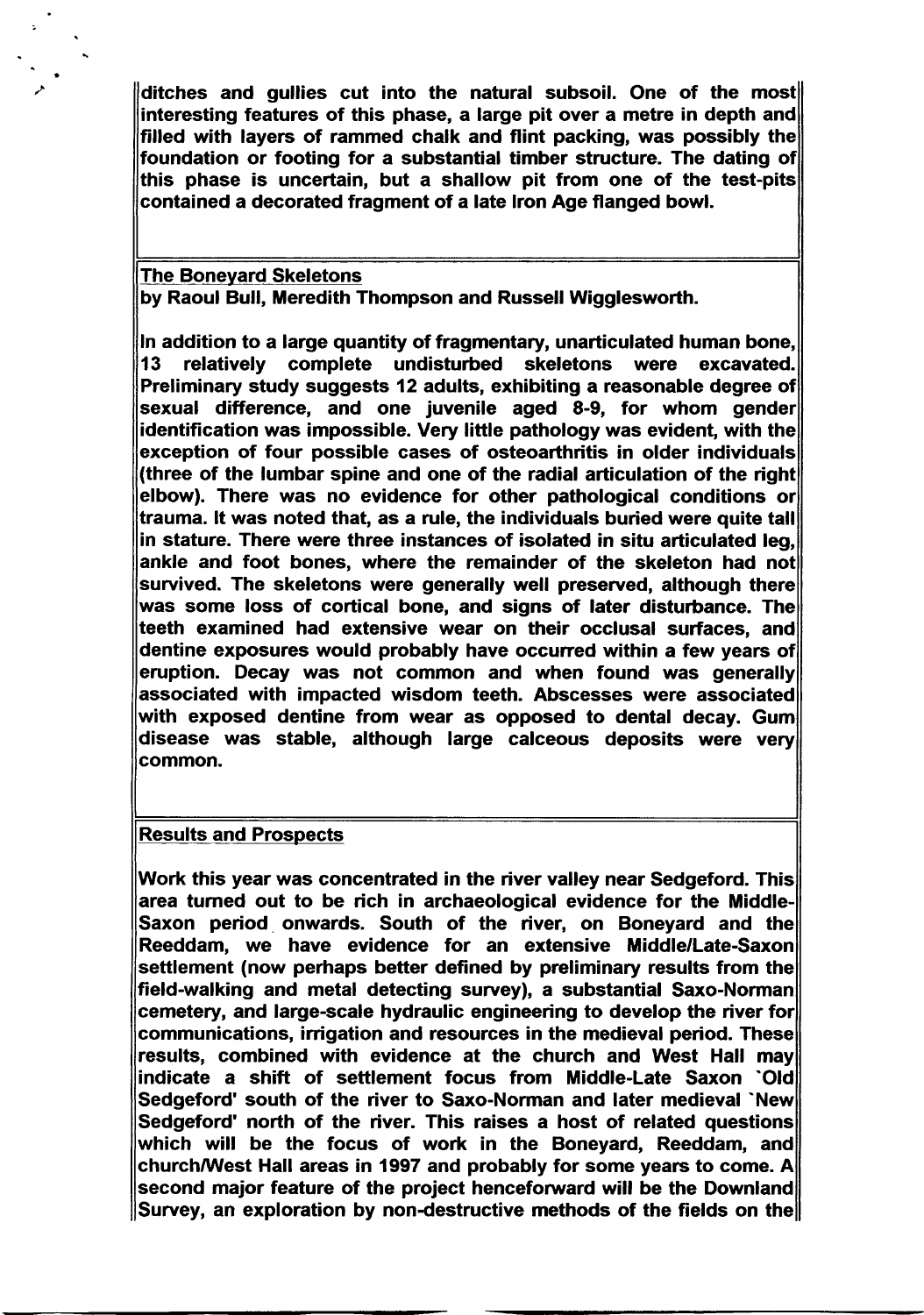$\label{eq:2.1} \begin{array}{c} \mathbf{1}_{\mathbf{1}_{\mathbf{1}}} \left( \mathbf{1}_{\mathbf{1}_{\mathbf{1}}} \right) = \mathbf{1}_{\mathbf{1}_{\mathbf{1}}} \left( \mathbf{1}_{\mathbf{1}_{\mathbf{1}}} \right) = \mathbf{1}_{\mathbf{1}_{\mathbf{1}}} \left( \mathbf{1}_{\mathbf{1}_{\mathbf{1}}} \right) = \mathbf{1}_{\mathbf{1}_{\mathbf{1}}} \left( \mathbf{1}_{\mathbf{1}_{\mathbf{1}}} \right) = \mathbf{1}_{\mathbf{1}_{\mathbf{1}}} \left( \mathbf{1}_{\mathbf{1$  $\begin{array}{lllllllllll} \mathbf{A} & \mathbf{B} & \mathbf{B} & \mathbf{B} & \mathbf{B} & \mathbf{B} & \mathbf{B} & \mathbf{B} & \mathbf{B} & \mathbf{B} & \mathbf{B} & \mathbf{B} & \mathbf{B} & \mathbf{B} & \mathbf{B} & \mathbf{B} & \mathbf{B} & \mathbf{B} & \mathbf{B} & \mathbf{B} & \mathbf{B} & \mathbf{B} & \mathbf{B} & \mathbf{B} & \mathbf{B} & \mathbf{B} & \mathbf{B} & \mathbf{B} & \mathbf{B} & \mathbf{B$  $\frac{1}{4}$  and  $\frac{1}{4}$  are  $\frac{1}{4}$ ý.  $\bar{\tau}$  $\langle \hat{u}^{\dagger} \hat{u}^{\dagger} \rangle$  $\sim 10$  $\label{eq:1} \frac{d\mathbf{v} - \mathbf{p}}{d\mathbf{p}} = \frac{1}{\sqrt{2\pi}} \mathbf{e}^{-\frac{1}{2}\mathbf{p}}$  $\sim \kappa$  $\sim 4$  .  $\label{eq:4} \begin{array}{lllllllllllllllllllll} \bullet & \frac{1}{4} \frac{1}{4} \frac{1}{4} \left( \begin{array}{cc} 1 & 0 & 0 \\ 0 & 0 & 0 \\ 0 & 0 & 0 \end{array} \right) & \frac{1}{4} \left( \begin{array}{cc} 1 & 0 & 0 \\ 0 & 0 & 0 \\ 0 & 0 & 0 \end{array} \right) & \frac{1}{4} \left( \begin{array}{cc} 1 & 0 & 0 \\ 0 & 0 & 0 \\ 0 & 0 & 0 \end{array} \right) & \frac{1}{4} \left( \begin{array}{cc} 1 & 0 &$  $\frac{1}{2}$  ,  $\frac{1}{2}$  $\label{eq:2.1} \frac{1}{\sqrt{2\pi}}\int_{0}^{\sqrt{2\pi}}\frac{1}{\sqrt{2\pi}}\left(\frac{1}{\sqrt{2\pi}}\right)^{2\pi}e^{-\frac{1}{2\sqrt{2\pi}}}\frac{1}{\sqrt{2\pi}}\int_{0}^{\sqrt{2\pi}}\frac{1}{\sqrt{2\pi}}\frac{e^{-\frac{1}{2\sqrt{2\pi}}}}{\sqrt{2\pi}}\frac{e^{-\frac{1}{2\sqrt{2\pi}}}}{\sqrt{2\pi}}\frac{e^{-\frac{1}{2\sqrt{2\pi}}}}{\sqrt{2\pi}}\frac{e^{-\frac{1}{2\sqrt{2\pi}}}}{\sqrt{$  $\sim$ の後には、1998年<br>- 第10回 - 1997年 - 1998年 - 1998年 - 1999年<br>東朝鮮 - 2009年 - 1999年 - 1999年 - 1999年  $\mathcal{L}^{\text{max}}_{\text{max}}$  $\frac{1}{2}$  .  $\frac{1}{4\pi}$  $\widetilde{\mathfrak{g}}$  .  $\vec{r}$  $\label{eq:2.1} \frac{1}{\left(1-\frac{1}{2}\right)}\left(\frac{1}{2}\right)$  $\mathbb{R}^n$  $\vec{a}$  $\hat{\mathcal{F}}$  $\sim 3$  .  $-\frac{1}{2}$  )  $\frac{1}{2}$  $\frac{9}{4}$  $\frac{3}{2}$  $\frac{1}{4}$  .  $\mathcal{L}_{\mathcal{A}}$  $\mathbf{\hat{J}}$  $\sim$   $\omega$  $\mathbb{C} \backslash \mathbb{C}$  $\frac{1}{\sqrt{2}}\left(\frac{1}{\sqrt{2}}\right)$  $\hat{q}^{(1)}$  ,  $\hat{q}^{(2)}$  $\mathcal{L}_{\mathbf{a}}$  $\int_{0}^{\infty} \frac{1}{\sqrt{2\pi}} \, \mathrm{d}x \, \mathrm{d}x = \int_{0}^{\infty} \frac{1}{\sqrt{2\pi}} \, \mathrm{d}x \, \mathrm{d}x$  $\frac{9}{\epsilon}$  $\frac{1}{2}$  $\Lambda_{\rm{max}}$  $\hat{\boldsymbol{\epsilon}}$  $\label{eq:2} \frac{1}{\sqrt{2}}\left(\frac{1}{\sqrt{2}}\right)^{2} \frac{1}{\sqrt{2}}\left(\frac{1}{\sqrt{2}}\right)^{2}$  $\sim 2\%$  $\pm$ 11  $\frac{\theta}{\sqrt{2}}$  $\mathcal{A}^{\mathcal{A}}_{\mathcal{A}}$  and  $\frac{1}{2}$  $\sim$  $\hat{\boldsymbol{\beta}}$  $\mathbb{R}^{\frac{1}{2}}$  $\hat{\alpha}_i$  $\sim 4^\circ$  $\frac{1}{2}$  .  $\begin{aligned} \mathbf{A}^{\text{in}}_{\text{in}} & = \frac{1}{2} \mathbf{1}_{\text{out}} \\ \mathbf{A}^{\text{in}}_{\text{out}} & = \frac{1}{2} \mathbf{1}_{\text{out}} \\ \mathbf{A}^{\text{in}}_{\text{out}} & = \frac{1}{2} \mathbf{1}_{\text{out}} \\ \mathbf{A}^{\text{in}}_{\text{out}} & = \frac{1}{2} \mathbf{1}_{\text{out}} \\ \mathbf{A}^{\text{in}}_{\text{out}} & = \frac{1}{2} \mathbf{1}_{\text{out}} \\ \mathbf{A}^{\text{in}}_{\text{out}} & =$  $\frac{1}{2}$  $\frac{1}{2}$  ,  $\frac{1}{2}$  $\sim 10^7$  $\frac{1}{\sqrt{2}}$  $\frac{1}{4} \frac{1}{4}$  $\frac{1}{4}$  $\epsilon$  $\frac{1}{2}$  .  $\epsilon$  $\mathcal{L}^{\text{max}}_{\text{max}}$  and  $\mathcal{L}^{\text{max}}_{\text{max}}$  $\frac{1}{3}$  .  $\mathbb{E}[\cdot]$  $\hat{\mathcal{A}}$  $\mathcal{A}=\mathcal{A}$  .  $\rightarrow$   $\Gamma$  $\mathcal{L}^{\text{max}}_{\text{max}}$  $\sim \Omega_{\Delta}$  , where  $\sim$  $\beta_{\rm c}^{\rm E}$  ,  $_{\rm c}$  $\mathbb{R}^n$  . If  $\mathbb{R}^n \times \mathbb{R}^n \times \mathbb{R}^n$  $\frac{1}{\sqrt{2}}\mathcal{L}_{\text{eff}}$  $\mathcal{F} = \mathcal{F}$ Ŷ,  $\sim 10$  $\sim 9$  $\phi^{\pm} = - \phi$  $\begin{array}{c} \begin{array}{c} \mathbb{R}^{3} \\ \mathbb{R} \\ \mathbb{R} \\ \mathbb{R} \end{array} \\ \begin{array}{c} \mathbb{R} \\ \mathbb{R} \end{array} \\ \begin{array}{c} \mathbb{R} \\ \mathbb{R} \end{array} \end{array}$  $\mathcal{A}^{(n)}$  and  $\mathcal{A}^{(n)}$  $\frac{1}{4}$ 

 $\alpha_{\rm{max}}=1$ 

Ĵ.

医骨折 人名英格兰人姓氏克里斯取自父名

 $\frac{1}{2}$  .

 $\mathfrak h$  $\alpha_{\rm{max}}$  and  $\alpha_{\rm{max}}$  $\sim 10^{11}$  km s  $^{-1}$  $\mathcal{L}^{\text{max}}_{\text{max}}$  and  $\mathcal{L}^{\text{max}}_{\text{max}}$  $\pm$  $\hat{\mathcal{A}}$  $\tau_{\rm h}$ l.  $\mathcal{A}$  $\hat{\mathcal{A}}$  $\frac{1}{2}$  ,  $\frac{1}{2}$  $\hat{\mathcal{P}}$  $\frac{1}{2}$  ) a

 $\int_{\mathbb{R}^n}$ 

 $\mathcal{A}^{\mathcal{A}}$ 

 $\label{eq:2.1} \left\langle \hat{H}_{\mu\nu} \right\rangle = \left\langle \hat{H}_{\mu\nu} \right\rangle = \left\langle \hat{H}_{\mu\nu} \right\rangle = \left\langle \hat{H}_{\mu\nu} \right\rangle = \left\langle \hat{H}_{\mu\nu} \right\rangle = \left\langle \hat{H}_{\mu\nu} \right\rangle$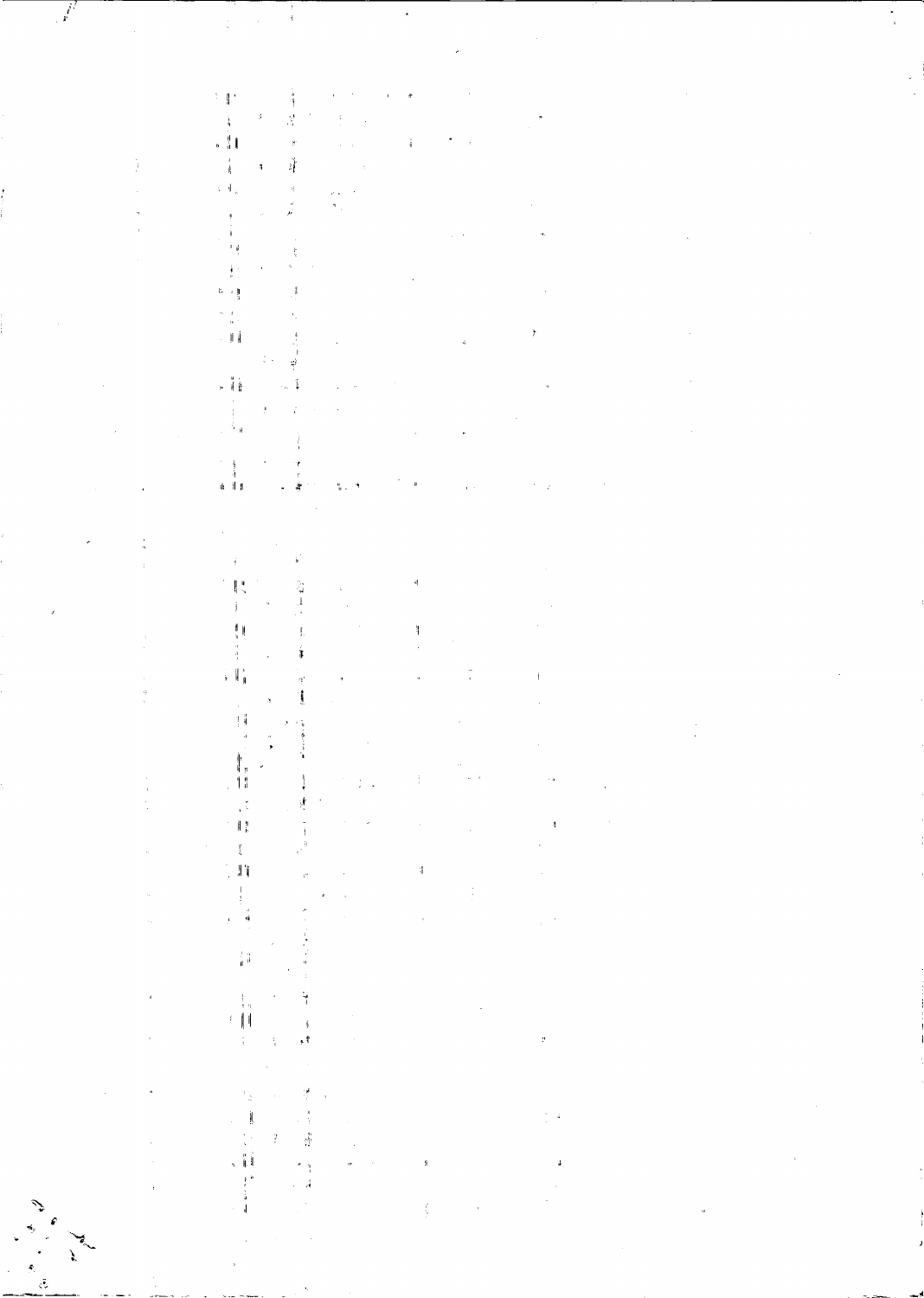$|$ chalk uplands SW & NE of the river valley. These are being investigated $\|$ by air photography (by RAF Marham), by field walking and metal detecting, and by electrical resistivity (which we hope to motorize). The firm foundation given to the project in its first year will also enable us to increase opportunities for education, training and practical experience for students, volunteers and visitors in the 1997 season.

.....,.~>": -' 'I

 $\frac{1}{1}$ I

1

#### Acknowledgements

,. ......-. ~ ;~.,} "I '7' *j'*  $\frac{1}{2}$ ,  $\frac{1}{2}$  $^{\prime\prime}$  ,  $\cdot$  .  $\cdot$ *t*

\~' ~ ~ ~ '", .",  $\cdot$   $\cdot$   $\cdot$   $\cdot$   $\cdot$   $\cdot$ "  $\frac{\mathscr{L}}{\mathscr{L}}$  .

In addition to the authors above, the 1996 SHARP Team included Edward Biddulph, Jo Dullaghah, Timothy Haines and Peter Inker. The project runs on the generosity and support of numerous institutions and individuals including Anglian Water, Bernard and Susan Campbell, the Gordon Childe Fund, W Hammond (Contractors), the Institute of Archaeology, the John Jarrold Trust, Bill Milligan at the Castle Museum, the Norfolk Archaeological and Historical Research Group, Norfolk Landscape Archaeology (esp. Andrew Rogerson), Ros Palmer and the Lynn Museum, Andrew and Katherine Ramsay, the Roman Research Trust, the Royal Air Force (Marham), St Mary's University College, the vicar, churchwardens and parishioners of the church of St Mary the Virgin, Sedgeford, and the landowners and farm managers of the Sedgeford Hall and Ken Hill estates. Grateful thanks are also due to the many students, volunteers, visitors and friends who have contributed in countless ways to the success of the project but are too numerous to mention.